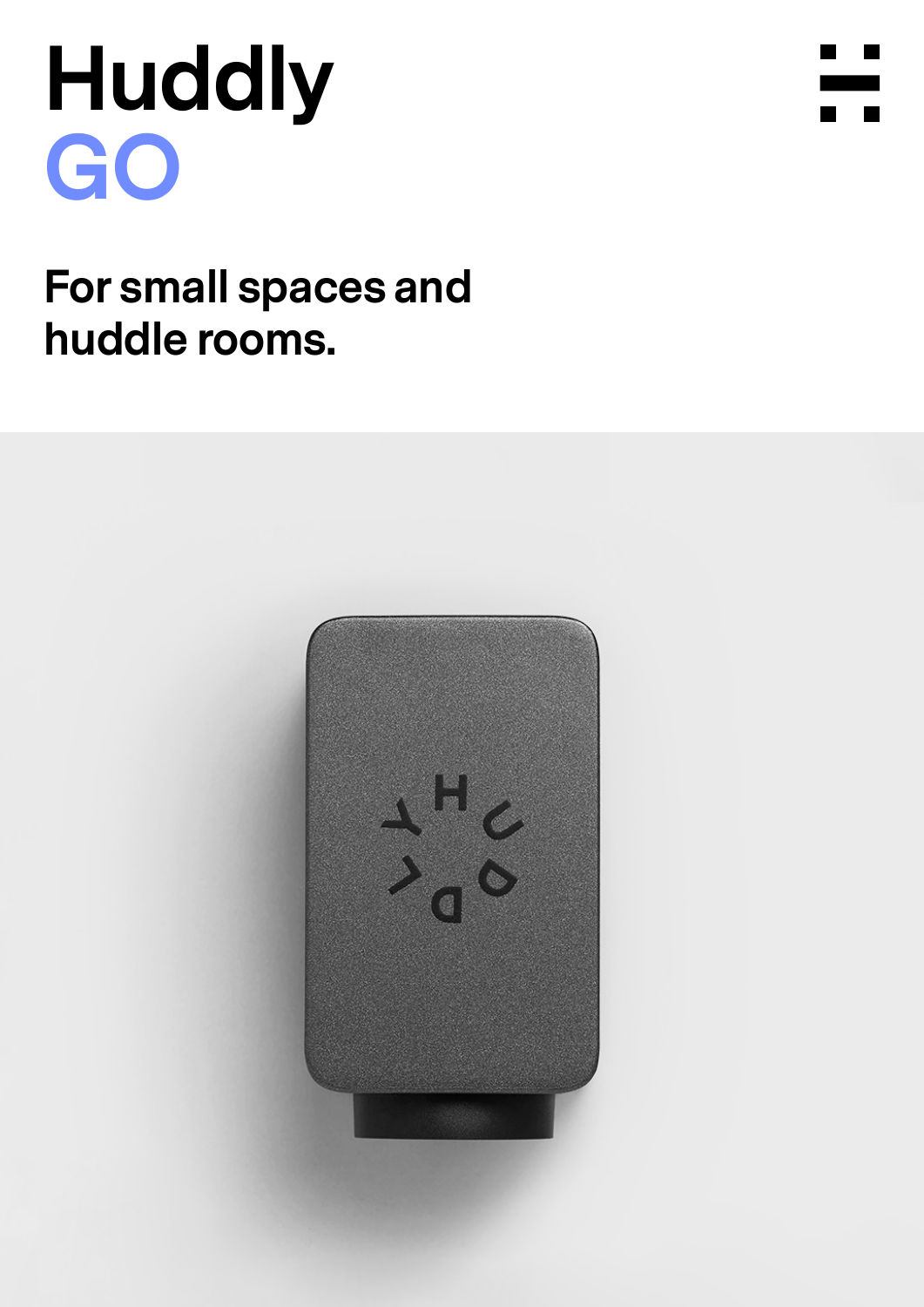## **Huddly GO Product Information**

Weight: 110 g / 0.24 lbs



4.0 cm / 1.6 in



7.2 cm / 2.82 in

## **Specifications**

#### **Image**

• 16 Megapixels 1/2.3" CMOS Sensor

3.5 cm / 1.4 in

- $\cdot$  720p HD @ 30 fps
- 16:9 aspect ratio output
- UVC 1.1 Plug & Play Compatible
- MJPEG, YUV 4:2:2 and 4:2:0 support over USB 3
- MJPEG support over USB 2

### **Optics**

- Ultra-wide angle glass optics
- Horizontal field of view 120˚
- Vertical field of view 90˚
- Diagonal field of view 150˚
- f/2.8 aperture

### **Connectivity**

- USB Type-C connector
- SuperSpeed USB 3
- HighSpeed USB 2
- Power requirement 5V 900mA

### **Hardware**

- High-performance video processing engine
- Embedded mounting hinge
- Camera tripod mount
- Requires 5V 900 mA power supply

### **Color** Matte Gray